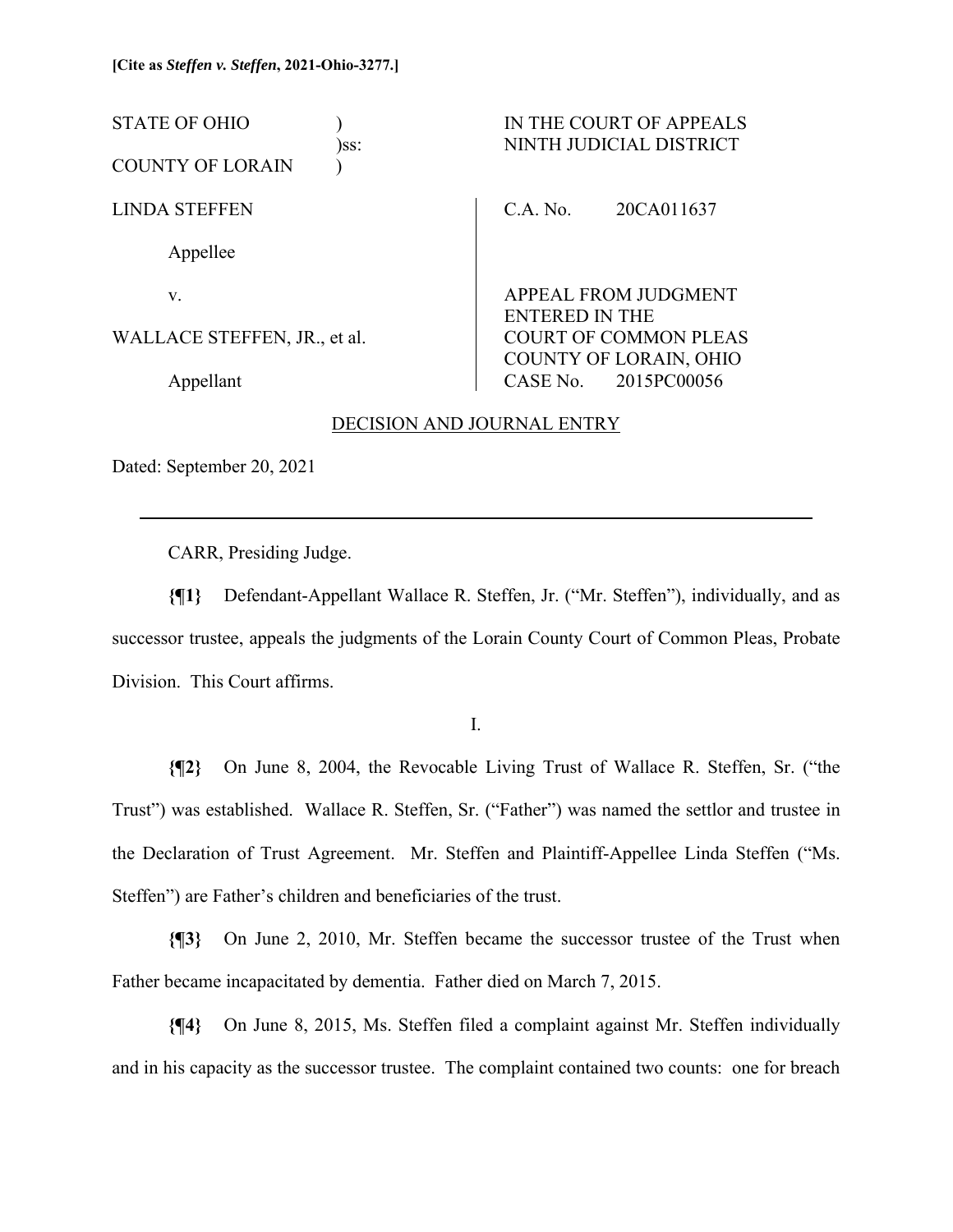of trust and a second seeking "avoidance of [Mr. Steffen's] self[-]loans[.]" Ms. Steffen sought an accounting of the actions taken by Mr. Steffen as successor trustee, "voiding" of Mr. Steffen's self-loans, distribution of the non-note assets of the Trust to Ms. Steffen, an order requiring Mr. Steffen to pay any deficiency between the value of Ms. Steffen's trust share and the value of the non-note assets, and an order requiring Mr. Steffen to pay Ms. Steffen's attorney fees.

**{¶5}** Ms. Steffen alleged that Mr. Steffen allowed more than two thirds of the Trust's total value to be converted into loans to himself for his personal use, used property of the Trust without paying rent or costs, and denied Ms. Steffen access to property of the Trust. She also claimed, inter alia, that Mr. Steffen failed to provide an annual report and that Mr. Steffen failed to exercise his authority in the best interest of the beneficiaries.

**{¶6}** Ultimately, the matter proceeded to a multi-day trial. The trial court found in favor of Ms. Steffen in the amount of \$165,174.52, plus interest. The trial court also awarded Ms. Steffen her attorney fees, which were to be determined at a subsequent hearing. Mr. Steffen filed a motion for relief from judgment and then a notice of appeal.

**{¶7}** The appeal was dismissed for lack of a final appealable order and the matter was stayed in the trial court following Mr. Steffen's filing for bankruptcy. When the stay was lifted, a hearing on attorney fees was held in September 2019.

**{¶8}** The trial court awarded Ms. Steffen \$209,502.00 in attorney fees and litigation expenses of \$3,198.83. The trial court also denied Mr. Steffen's motion for relief from judgment.

**{¶9}** Mr. Steffen appealed, but after he failed to respond to an order of this Court, the appeal was dismissed. It was subsequently reinstated. Mr. Steffen raises four assignments of error for our review.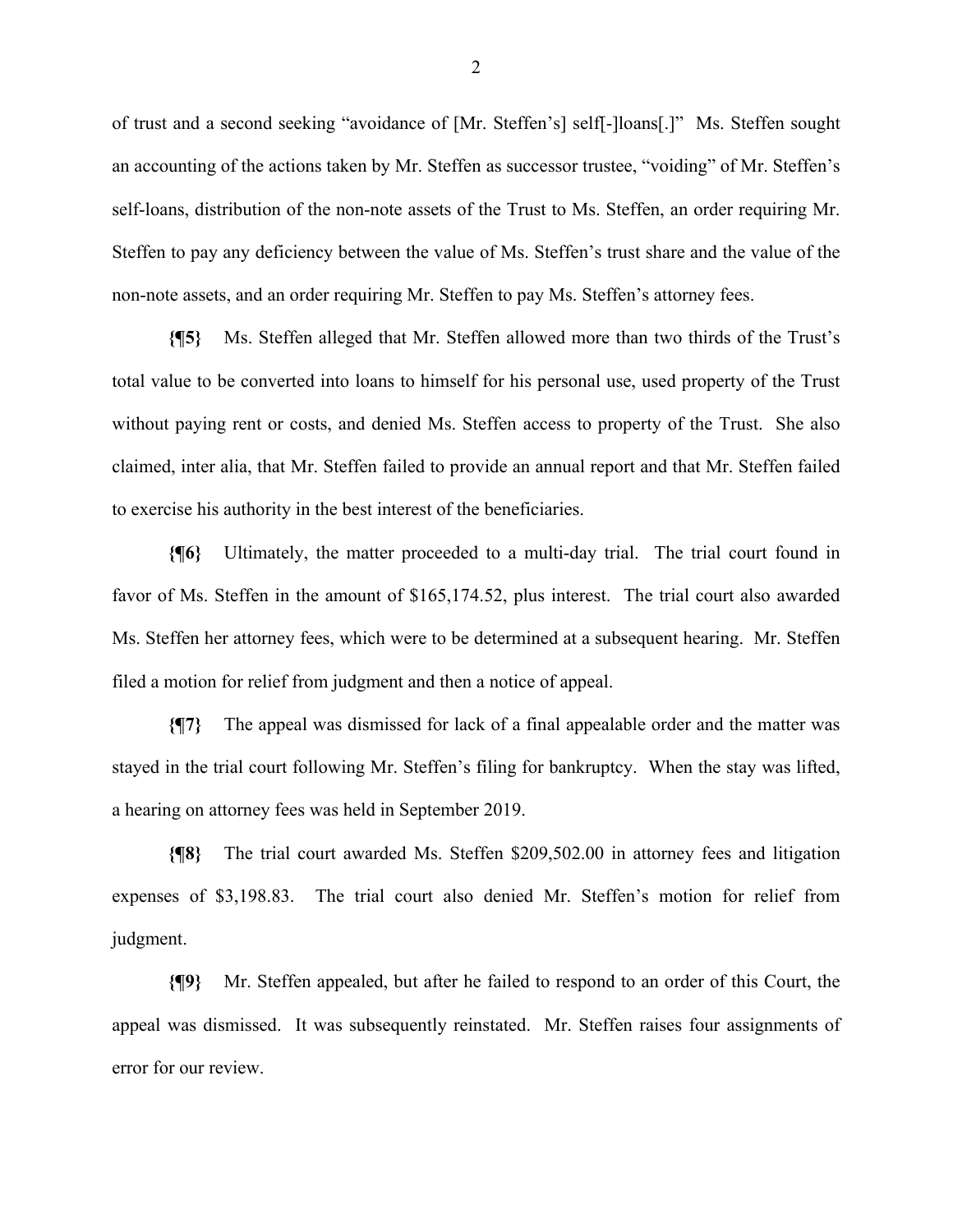# II.

## **ASSIGNMENT OF ERROR I**

THE TRIAL COURT ERRED IN ITS COMPUTATION OF DAMAGES BY ADDING BACK IN CREDITS THE APPELLANT TOOK, TRUSTEE FEES HE TOOK, TRAVEL COSTS HE TOOK, PROFESSIONAL FEES HE EXPENDED, AND OTHER EXPENSES ADDING THEM TO THE APPELLANT'S DEBT TO THE TRUST.

#### **ASSIGNMENT OF ERROR II**

THE TRIAL COURT ERRED WHEN IT PERMITTED INTO EVIDENCE THE APPELLEE'S EXHIBIT 15 AS A SUMMARY UNDER EVID.R. 1006.

#### **ASSIGNMENT OF ERROR III**

THE TRIAL COURT ERRED WHEN IT DID NOT FIND THAT THE APPELLEE'S COMPLAINT WAS BARRED IN WHOLE OR IN PART BY LACHES.

#### **ASSIGNMENT OF ERROR IV**

THE TRIAL COURT ABUSED ITS DISCRETION WHEN IT AWARDED THE AMOUNT OF ATTORNEY FEES IT DID.

**{¶10}** Mr. Steffen argues in his first assignment of error that the trial court erred in disallowing various expenditures and credits that Mr. Steffen took. In so doing, he argues that he did not act with a malevolent purpose and that he intended to repay the loans he took. In his second assignment of error, Mr. Steffen asserts that the trial court erred in admitting Exhibit 15 at trial. Mr. Steffen maintains in his third assignment of error that the trial court erred in failing to conclude that Ms. Steffen's complaint was barred by laches. Mr. Steffen argues in his fourth assignment of error that the trial court abused its discretion in awarding the attorney fees it did.

**{¶11}** Each of Mr. Steffen's assignments of error requires review of the relevant transcripts of the proceedings. However, because the transcripts filed in this matter cannot be considered as part of the record on appeal, we are unable to review the merits of his arguments. *See State v. Drurey*, 9th Dist. Medina No. 18CA0098-M, 2020-Ohio-227, ¶ 5.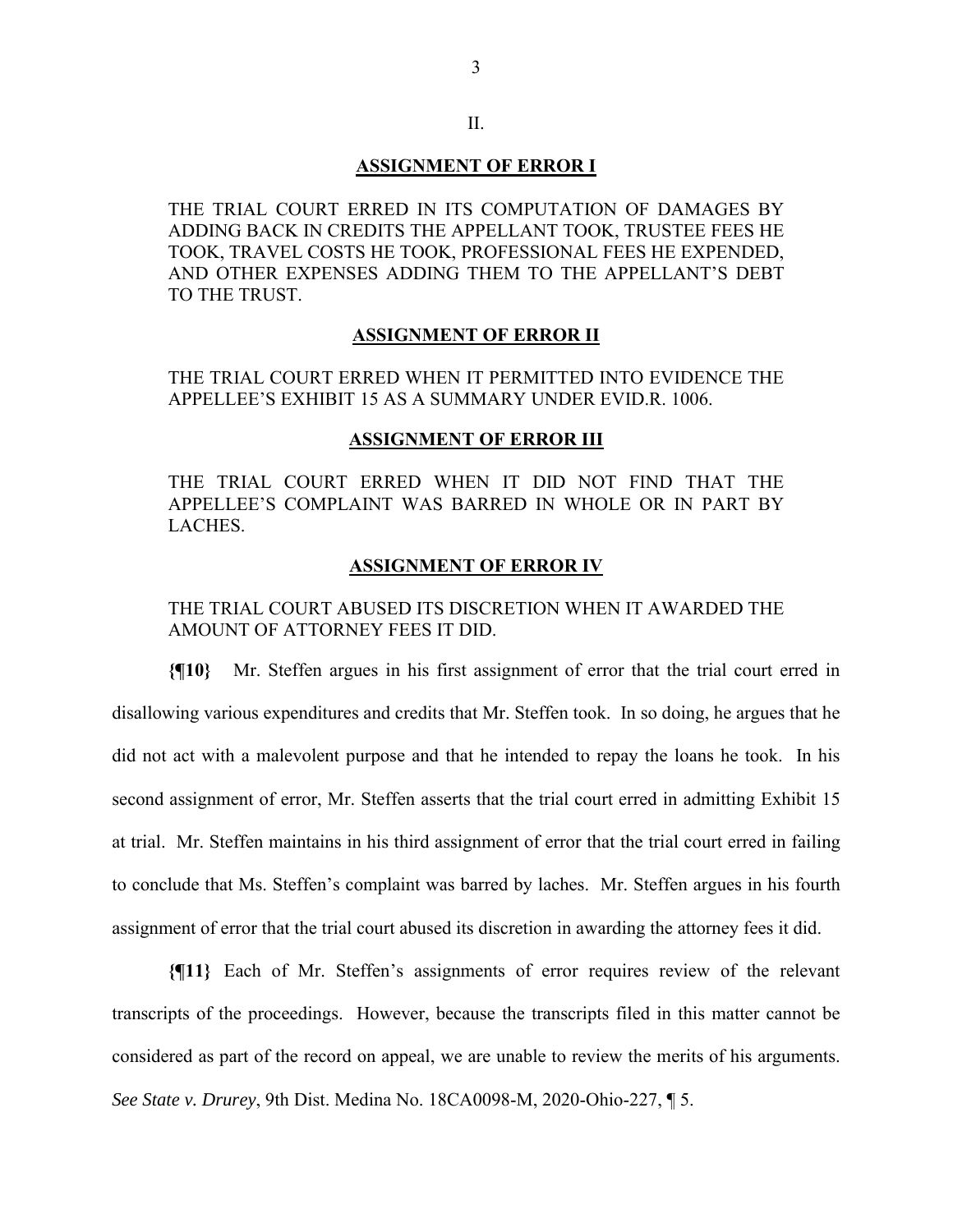**{¶12}** App.R. 9(B)(2) states:

Any stenographic/shorthand reporter selected by the trial court to record the proceedings may also serve as the official transcriber of those proceedings without prior trial court approval. Otherwise, the transcriber of the proceedings must be approved by the trial court. A party may move to appoint a particular transcriber or the trial court may appoint a transcriber sua sponte; in either case, the selection of the transcriber is within the sound discretion of the trial court, so long as the trial court has a reasonable basis for determining that the transcriber has the necessary qualifications and training to produce a reliable transcript that conforms to the requirements of App. R. 9(B)(6).

**{¶13}** "Loc.R. 6(B) also explains that every transcript must contain a court reporter's

certification that reflects the court reporter's appointment by the trial court." *State v. Fitzgerald*,

9th Dist. Medina No. 18CA0031-M, 2019-Ohio-1038, ¶ 7. Moreover, Loc.R. 6(C) states:

No transcript of proceedings shall be considered as a part of the record on appeal unless one of the following applies:

(1) The court reporter has certified the transcript as provided in subsection (B) of this rule;

(2) The record contains an entry of the trial court appointing the court reporter who has certified the transcript;

(3) The transcript is a part of the original papers and exhibits filed in the trial court;

(4) The transcript has been incorporated into an App.R. 9(C) statement that has been approved by the trial court; or,

(5) The court of appeals has granted a motion to supplement the record with a transcript that was filed in a prior appeal.

**{¶14}** The record in the instant appeal contains four volumes of transcripts, each certified by an individual affiliated with Tackla & Associates. The individual did not certify that he or she was appointed by the trial court as the official transcriber of proceedings. *See Drurey* at ¶ 7, citing *Fitzgerald* at ¶ 8; Loc.R. (6)(B) and (C). Further, "[t]he record does not contain an entry reflecting [his or] her appointment by the trial court, and the transcript[s] w[ere] not part of the original papers filed with the trial court. *See* Loc.R. 6(C)(2) and (3). The transcript[s] w[ere]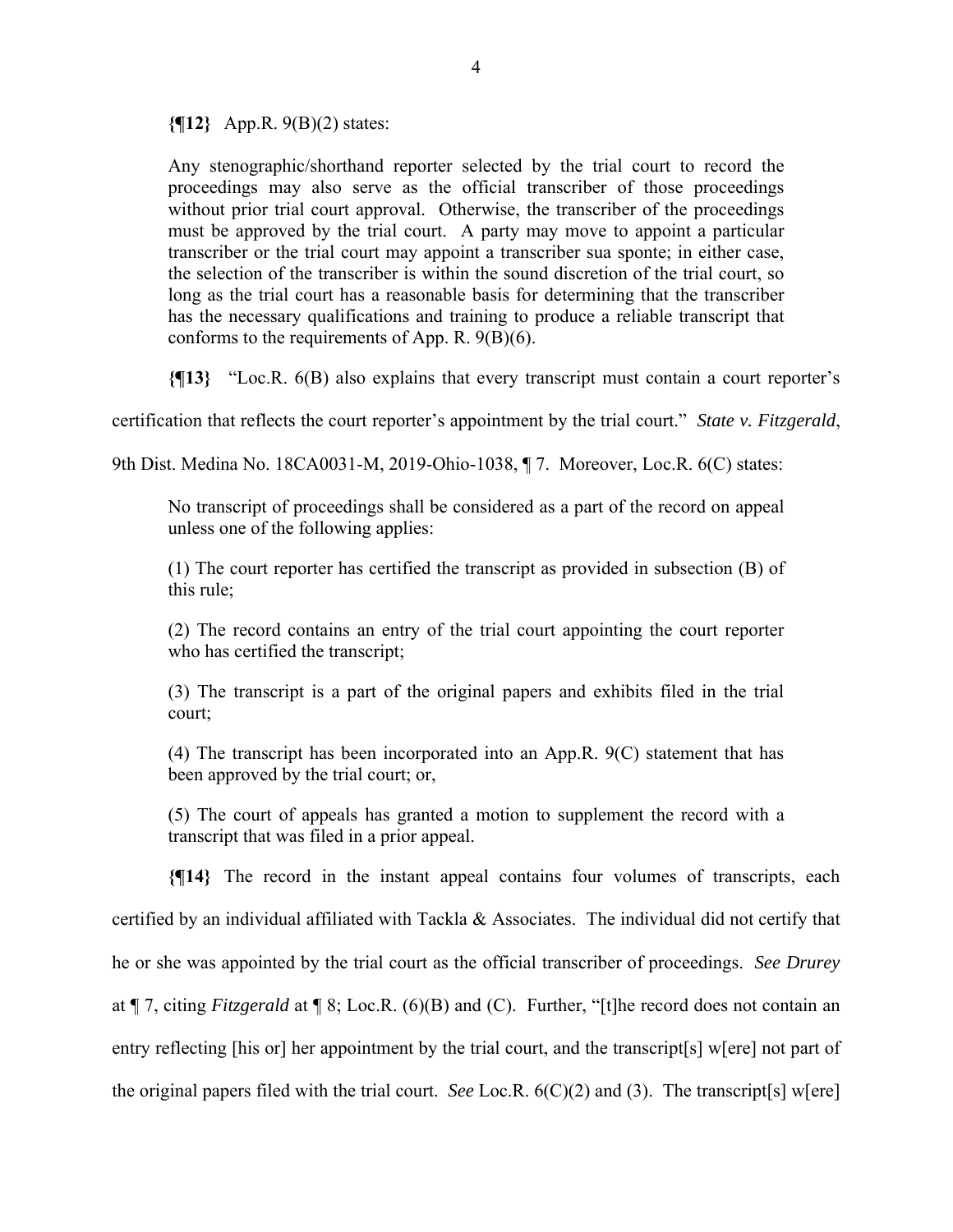also not made part of the record through operation of the remaining portions of Loc.R. 6(C)." *Drurey* at ¶ 7, quoting *Fitzgerald* at ¶ 8.

**{¶15}** "The obligation to provide all portions of the record necessary for appellate review falls to the appellant." *Drurey* at ¶ 8, quoting *Fitzgerald*, 2019-Ohio-1038, at ¶ 9, citing *Knapp v. Edwards Laboratories*, 61 Ohio St.2d 197, 199 (1980). "'When portions of the transcript necessary for resolution of assigned errors are omitted from the record, the reviewing court has nothing to pass upon and thus, as to those assigned errors, the court has no choice but to presume the validity of the lower court's proceedings, and affirm.'" *Drurey* at ¶ 8, quoting *Fitzgerald* at ¶ 9, quoting *Knapp* at 199. "Similarly, when a transcript cannot be considered part of the record because it does not comply with the requirements of App.R. 9(B) and Loc.R. 6(C), this Court must presume regularity if the transcript is necessary to determine the appeal." *Drurey* at ¶ 8, quoting *Fitzgerald* at ¶ 9.

**{¶16}** Because the transcripts are necessary to resolve all of Mr. Steffen's assignments of error, and they are not a proper part of the record on appeal, we are required to presume regularity in the trial court's proceedings and affirm its judgment. *See Drurey* at ¶ 9, citing *Fitzgerald* at  $\P$  10. Moreover, our review is further hampered because the trial exhibits are not in this Court's record.

**{¶17}** Mr. Steffen's assignments of error are overruled.

### III.

**{¶18}** Mr. Steffen's assignments of error are overruled. The judgment of the Lorain County Court of Common Pleas, Probate Division, is affirmed.

Judgment affirmed.